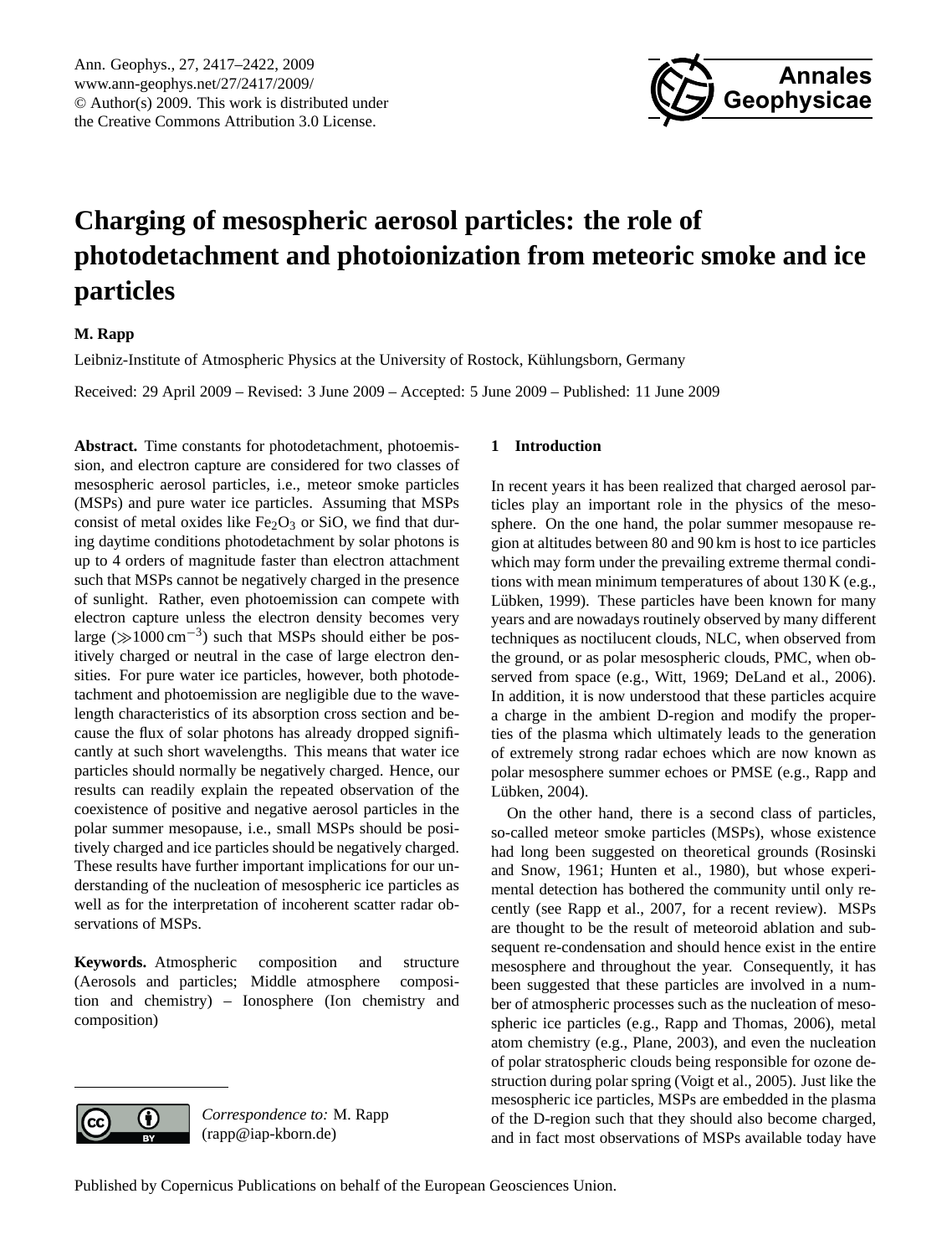taken advantage of this fact and detected the particles using electrostatic in situ detectors and recently also using inco-herent scatter radar techniques (see [Rapp et al.,](#page-5-3) [2007,](#page-5-3) for a recent review).

The charging of mesospheric particles has traditionally been described as being due to a balance of capture processes of thermal electrons and ions such that common sense in the community has long been that the particles should be negatively charged owing to the much smaller electron mass and hence much larger electron mobility [\(Reid,](#page-5-7) [1990;](#page-5-7) [Jensen](#page-4-3) [and Thomas,](#page-4-3) [1991;](#page-4-3) Rapp and Lübken, [2001\)](#page-5-8). Photoemission as an additional charging mechanism was also suggested for mesospheric ice particles [\(Havnes et al.,](#page-4-4) [1990\)](#page-4-4) but quantitative calculations on the basis of laboratory measurements showed that the work function of pure ice is too large to allow photoemission to compete with electron capture and result in a positive particle charge. This applies unless the particles become contaminated for example by atomic sodium as the consequence of a fresh input of metals by a rather large meteoroid (e.g., [Vondrak et al.,](#page-5-9) [2006\)](#page-5-9). However, these authors also showed that this is a rather rare scenario which should happen in about 2% of the time only.

Despite these findings, compelling evidence has accumulated over the years for the co-existence of negatively and positively charged particles under the conditions of the polar summer mesopause. While the initial observation of apparently positively charged ice particles in a noctilucent cloud by [Havnes et al.](#page-4-5) [\(1996\)](#page-4-5) has recently been challenged by the same group as being due to secondary charging effects [\(Havnes and Næsheim,](#page-4-6) [2007\)](#page-4-6), there now are a number of independent observations that appear to show consistently that during polar summer there is indeed a population of small positively charged aerosol particles which cannot be explained by instrumental effects but which appears to be real. These are the Gerdien condenser observations of [Croskey et al.](#page-4-7) [\(2001\)](#page-4-7) and [Mitchell and Croskey](#page-5-10) [\(2001\)](#page-5-10) which show positive ions of low mobility throughout the altitude range from 70 to 90 km from two sounding rocket flights in 1991 and 1999. On the basis of laboratory measurements of ion mobilities, [Mitchell and Croskey](#page-5-10) [\(2001\)](#page-5-10) estimate that measured mobilities correspond to positive ion masses of 10 000 amu or greater corresponding to particle sizes in the low nanometer size range depending on particle density. Interestingly, simultaneous measurements with an electrostatic blunt probe revealed the presence of negatively charged particles in an altitude range where PMSE were observed thus hinting at the coexistence of both charges at those altitudes. Additional evidence for the coexistence of small positively charged particles and large negatively charged particles has since been presented by several authors using independent techniques such as simple magnetically shielded probes [\(Smiley et al.,](#page-5-11) [2006\)](#page-5-11), a sophisticated aerosol particle spectrometer [\(Robertson et al.,](#page-5-12) [2009\)](#page-5-12), and on the basis of measured net particle charges and electron and ion densities in combination with modeling [\(Brattli et al.,](#page-4-8) [2009\)](#page-4-8). However, up to date, no compelling physical explanation has been presented for these observations.

In this short note, we will reconsider the question of mesospheric particle charging by explicitly taking into account the effect of photodetachment of electrons from charged particles which has been completely ignored in previous work. In addition, we will consider different particle materials, i.e., water ice and metal oxides like hematite ( $Fe<sub>2</sub>O<sub>3</sub>$ ) and silicon oxide (SiO) mimicking meteoric smoke particles. Since the composition of meteor smoke has so far not been directly determined from observations, we base this choice on statements by [Plane](#page-5-5) [\(2003\)](#page-5-5) who argued that meteoric smoke particles are presumably composed of metallic compounds which polymerize together with silicon oxides. In a later study, [Saunders and Plane](#page-5-13) [\(2006\)](#page-5-13) studied corresponding systems in the laboratory and – among a few other metal oxides –  $ex$ plicitly suggested hematite to be a strong candidate for meteor smoke particles. In addition, [Bohren and Olivero](#page-4-9) [\(1984\)](#page-4-9) actually reported the direct observation of hematite-particles from mesospheric altitudes. Taking these arguments together with constraints regarding the availability of complex refractive index-data down to ∼120 nm (i.e., in order to capture photodetachment and photoionization due to Ly-α radiation), hematite and SiO were chosen for the current purpose. Corresponding calculations are presented in Sect. [2](#page-1-0) followed by a short discussion and our conclusions in Sect. [3](#page-4-10) in which we close with recommendations for future experiments.

#### <span id="page-1-0"></span>**2 Time constant analysis**

Photodetachment and photoionization time constants have been calculated according to

<span id="page-1-1"></span>
$$
\tau_p = \left(\int_0^{\lambda^*} F(\lambda) \cdot \sigma(r, n, \lambda) \cdot Y(\lambda) \cdot d\lambda\right)^{-1} \tag{1}
$$

where  $F(\lambda)$  is the flux of solar photons at wavelength  $\lambda$ ,  $\sigma(r,n,\lambda)$  is the absorption cross section of the particle depending on particle radius, complex refractive index  $n =$  $m+ik$ , and wavelength, and Y is the quantum yield.  $\lambda^* =$  $hc/E^*$  is the critical wavelength up to which the integration is carried out where  $h$  is Planck's constant,  $c$  is the speed of light, and  $E^*$  is the threshold energy for photodetachment  $($  = the electron affinity) or photoionization  $($  = the work function), respectively. Note that Eq. [\(1\)](#page-1-1) describes photodetachment/photoemission as a single photon process, i.e., it is assumed that the photon is first absorbed by the particle, and if the photon energy is larger than the electron affinity/work function, then an electron is detached/emitted with the probability Y.

Values of  $\tau_p$  will be compared to time constants for electron attachment which we calculated according to

$$
\tau_e = \frac{1}{\alpha_e \cdot N_e} \tag{2}
$$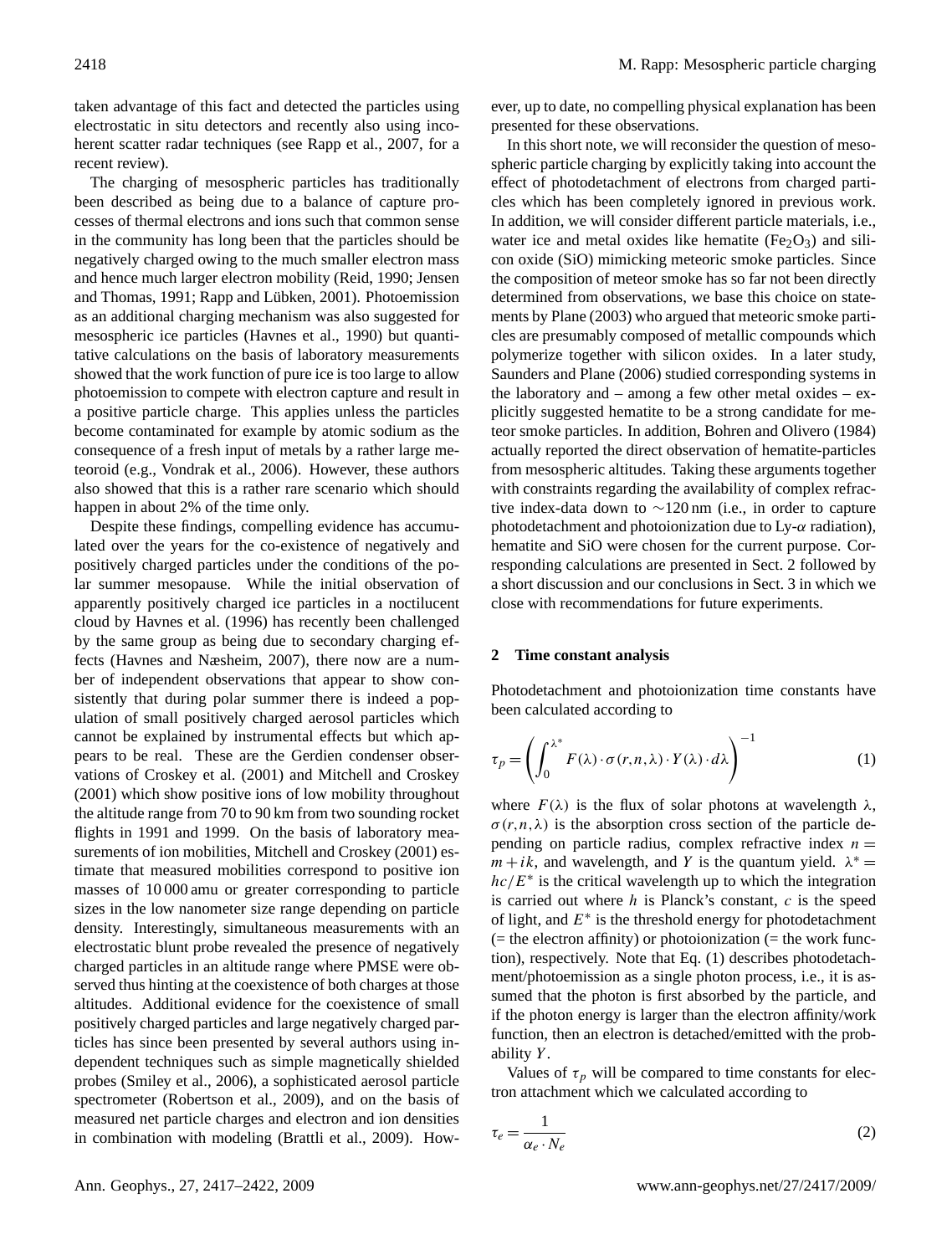where

<span id="page-2-0"></span>
$$
\alpha_e = \pi r^2 \cdot v_t \cdot \left( 1 + \sqrt{\frac{e^2}{8\epsilon_0 \cdot k \cdot T \cdot r}} \right) \tag{3}
$$

is the electron capture rate calculated based on the theory de-veloped by [Natanson](#page-5-14) [\(1960\)](#page-5-14), where  $r$  is the particle radius,  $v_t$  is the mean thermal velocity of the electrons,  $e$  is the electron charge,  $\epsilon_0$  is the permittivity of space, k is Boltzmann's constant, and  $T$  is temperature which is taken equal for all charged and neutral constituents. Finally,  $N_e$  is the free electron density. We note that Eq. [\(3\)](#page-2-0) is known to become invalid at particle radii less than about 1 nm [\(Megner and Gumbel,](#page-4-11) [2009;](#page-4-11) [Vostrikov and Dubov,](#page-5-15) [2006a](#page-5-15)[,b\)](#page-5-16) below which quantum mechanical effects such as the detailed electronic structure of the particle (or better cluster) need to be taken into account. In the same vein, we also note that application of Eq. [\(1\)](#page-1-1) to very small particles is most probably as problematic as application of [Natanson](#page-5-14) [\(1960\)](#page-5-14)'s theory for electron capture rates. Equation [\(1\)](#page-1-1) assumes that the absorption properties of the particles can be described on the basis of a refractive index which has been measured for bulk material and not for nanoparticles. Hence, one must expect that the corresponding formulation becomes erroneous at some lower critical radius. While quantitative information from laboratory measurements of the photoemission properties of MSP-type nanoparticles is – to the best of our knowledge – not available, the best we can do is restrict all following calculations to radii larger than a reasonable assumed lower limit which we here chose as 1 nm.

While the necessary laboratory evidence regarding the actual value of such a lower radius limit is not available, we offer the following plausibility argument in favor of our choice. Using the model results of [Megner et al.](#page-5-17) [\(2008\)](#page-5-17) (their Figs. 4 and 5), we see that they arrive at total MSP number densities of about  $70000 \text{ cm}^{-3}$  and  $\leq 1000 \text{ cm}^{-3}$  for radii larger than 1 nm at altitudes above 80 km. Quite evidently, if all particles would be negatively/positively charged during night/day that would make an enormous effect on the ambient ionization. I.e., during the day the extra source of free electrons from photoemission would increase the electron density by orders of magnitude as compared to what is observed and the opposite would happen during nighttime. However, applying the same argument for the case of particles larger than about 1 nm, we see that the order of magnitude is at least reasonable. Evidently, however, laboratory measurements of processes like electron capture and photoemission in the transition size region from molecular clusters to nanoparticles are badly needed in order to justify or falsify the assumptions made here.

For the case of photodetachment and photoionization, we note that the dependence of the absorption cross section on the complex refractive index  $n$  and the threshold wavelength λ <sup>∗</sup> makes this a highly material-specific problem. This is illustrated in Fig. [1](#page-3-0) where we show absorption cross sections for water ice,  $Fe<sub>2</sub>O<sub>3</sub>$ , and SiO which were calculated using Mie-theory [\(Bohren and Huffman,](#page-4-12) [1983\)](#page-4-12) as well as the solar spectrum at the top of the atmosphere as taken from [Brasseur](#page-4-13) [and Simon](#page-4-13) [\(1981\)](#page-4-13) for wavelengths below 725 nm and from the ASTM G173-03 reference spectra [\(http://rredc.nrel.](http://rredc.nrel.gov/solar/spectra/am1.5/ASTMG173/ASTMG173.html) [gov/solar/spectra/am1.5/ASTMG173/ASTMG173.html\)](http://rredc.nrel.gov/solar/spectra/am1.5/ASTMG173/ASTMG173.html) for longer wavelengths. Refractive indices necessary for these calculations were taken from the compilation by [Warren](#page-5-18) [\(1984\)](#page-5-18) for water ice, and from the internet data bases [http:](http://www.astro.uni-jena.de/Laboratory/OCDB/) [//www.astro.uni-jena.de/Laboratory/OCDB/](http://www.astro.uni-jena.de/Laboratory/OCDB/) oxsul.html and <http://luxpop.com/RefractiveIndexList.html> for the cases of  $Fe<sub>2</sub>O<sub>3</sub>$  and SiO, respectively. This figure demonstrates the enormous difference in absorption between water ice and the metal oxides. While water ice basically does not absorb at all (i.e., is transparent) at wavelengths between ∼180 nm and the infrared, the iron and silicon oxides show strong absorption from the UV throughout the visible wavelength range. Since the effect of photodetachment/photoemission is determined by the product of the solar flux times the absorption cross section at wavelengths (energies) less (larger) than the wavelengths corresponding to the electron affinity/workfunction of the particular material, these products for different particle materials are shown in the right panel of Fig. [1.](#page-3-0) There, we have also marked the work functions of water ice  $(8.7 \text{ eV})$  and Fe<sub>2</sub>O<sub>3</sub>  $(5.5 \text{ eV})$  and the electron affinity of  $Fe<sub>2</sub>O<sub>3</sub>$  (2.0 eV; the electron affinity of water ice is 0.8 eV) [\(Baron et al.,](#page-4-14) [1978;](#page-4-14) [Wang et al.,](#page-5-19) [1996;](#page-5-19) [do Couto](#page-4-15) [et al.,](#page-4-15) [2006\)](#page-4-15). This demonstrates that photodetachment from water ice is governed by  $Ly-\alpha$ -photons and wavelengths from  $\sim$ 1000 nm to 1467.2 nm (corresponding to 0.8 eV). Owing to its large work function of 8.7 eV, photoemission from water ice is almost exclusively due to  $Ly-\alpha$ . For the metal oxides, however, also visible wavelengths significantly contribute to these processes.

Consequently, it is no surprise that photodetachment time constants for these oxides are about 6 orders of magnitude smaller than those for water ice. This is clearly seen in Fig. [2](#page-3-1) where corresponding time constants are shown as a function of particle radius. We note that these rates have been calculated assuming an upper estimate of the photoelectron yield of 1 for  $Fe<sub>2</sub>O<sub>3</sub>$  following the arguments in [Rapp and Strel](#page-5-20)[nikova](#page-5-20) [\(2009\)](#page-5-20) and according to [Baron et al.](#page-4-14) [\(1978\)](#page-4-14) for water ice (∼0.01). However, we will see later that the precise choice of Y does not affect our main conclusions anyway. At this point, we further note that the issue of charging is not affected by sedimentation of particles owing to their gravity. Sedimentation time scales are at least three orders of magnitudes larger than charging time scales and can hence be ignored in the present context.

Turning first to the left panel of Fig. [2](#page-3-1) showing the results for  $Fe<sub>2</sub>O<sub>3</sub>$  (results for SiO are very similar) we see that photodetachment is more than 4 orders of magnitude faster than electron attachment to a neutral particle. Hence, there is clearly no means by which a MSP consisting of  $Fe<sub>2</sub>O<sub>3</sub>$  or a material with similar absorption properties could become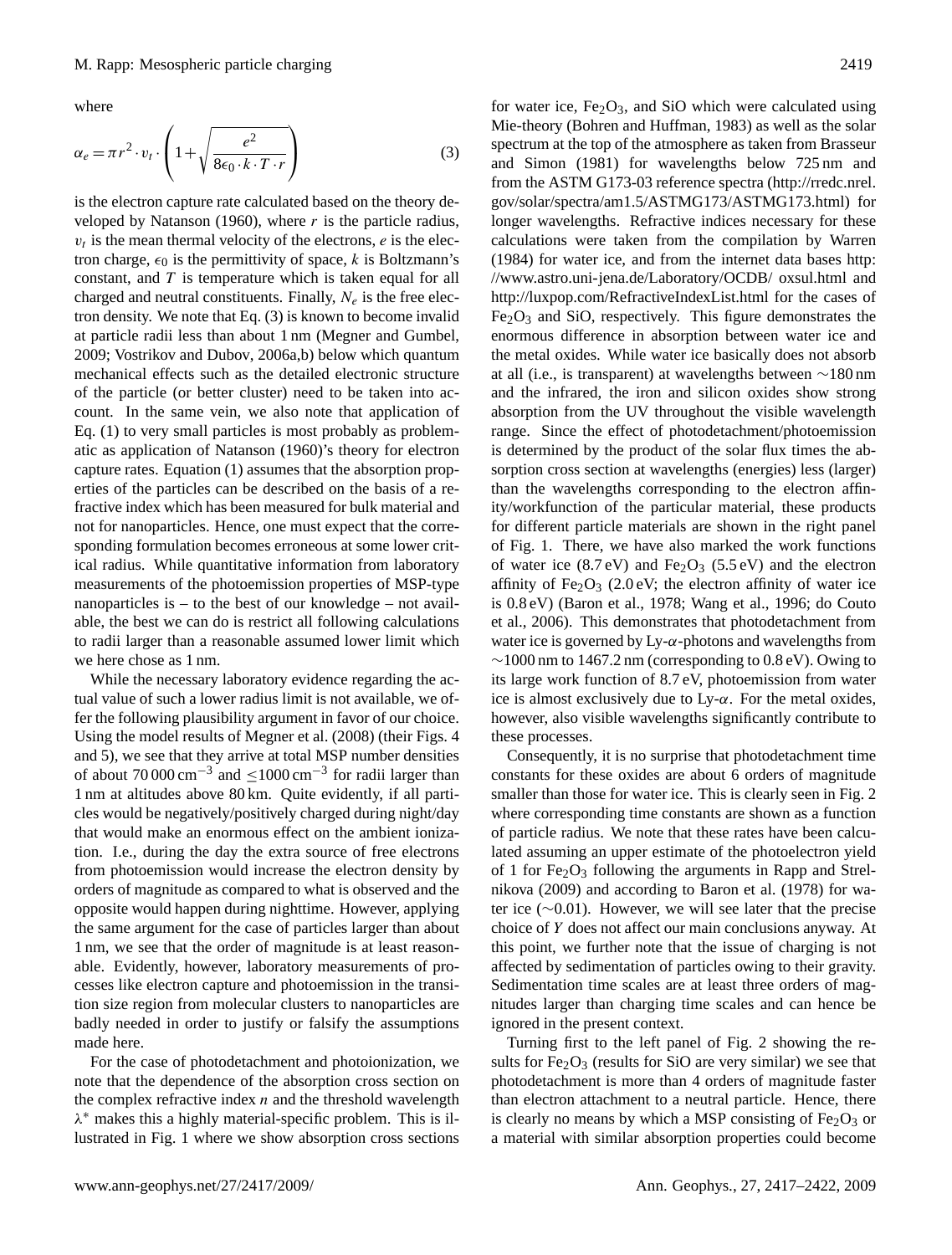

<span id="page-3-0"></span>**Fig. 1.** Left panel: Wavelength-dependence of the absorption cross sections for spherical particles composed of hematite (Fe<sub>2</sub>O<sub>3</sub>, solid line), silicon oxide (SiO, dotted line), and water ice (dashed line), for a particle radius of 2.5 nm (left ordinate), and the solar spectrum at mesospheric heights (right red ordinate). Right panel: Corresponding products of absorption cross sections and the solar flux. Note that values for all materials fall close on each other at wavelengths around  $Ly-\alpha$ . In addition, threshold-energies for the photoionization of water ice (8.7 eV) and Fe<sub>2</sub>O<sub>3</sub> (5.5 eV), as well as the electron affinity of water ice (0.8 eV) and Fe<sub>2</sub>O<sub>3</sub> (2 eV) have been indicated by vertical red lines on the abscissa.



<span id="page-3-1"></span>**Fig. 2.** Left panel: Time constants for photodetachment (in black), photoemission (in green), and electron attachment (red lines) of Fe<sub>2</sub>O<sub>3</sub>particles as a function of particle radius. Right panel: Time constants for photodetachment (black line), photoemission (in green), as well as electron attachment for electron densities from  $10 \text{ cm}^{-3}$ –10 000 cm<sup>−3</sup> (orange, red, and blue lines) as a function of particle radius.

negatively charged under conditions of solar illumination. We next turn to the process of photoemission. Interestingly, time constants for photoemission are smaller than 100 s for all radii, corresponding to photoemission rates larger than 10−<sup>2</sup> /s. Such large rates were postulated by [Brattli et al.](#page-4-8) [\(2009\)](#page-4-8) in order to explain their observations which require an undetected population of small positively charged particles to reach charge neutrality. In addition, if we compare photoemission rates to rates of electron attachment for neutral and singly positively charged particles, we see that photoemission is faster for all radii except for those less than ∼1.5 nm for which electron attachment to a singly positively charged particle might be faster than photoemission for an assumed

electron density of 1000 cm−<sup>3</sup> . In this case, the MSP-fraction smaller than this radius could actually become neutralized. Note, however, that the photodetachment process is so much faster than electron attachment in any case, that there is indeed no means by which the particles could become negative. Importantly, this is even true if the rather large yield assumed for MSPs was significantly smaller.

Comparing this situation to the same calculations for water ice, we see that here the situation is just opposite. Here, photodetachment and hence, of course, also photoionization is such a slow and ineffective process that even for small electron densities, particles become negatively charged. Interestingly, however, we also see that as the electron density goes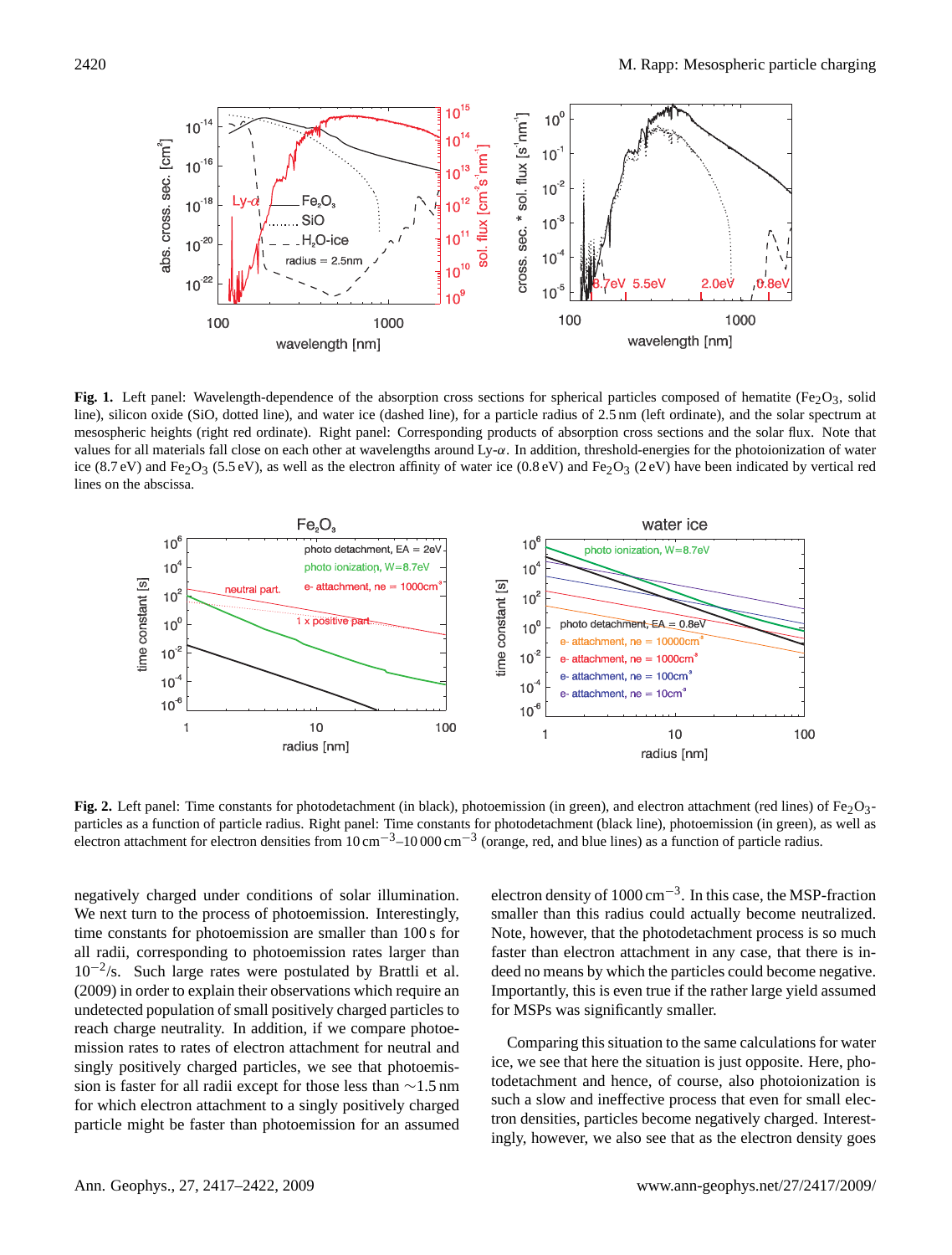to zero, i.e., as a larger and larger fraction of the electrons is bound on the particles, photodetachment actually becomes a limiting factor for the further reduction of electron density. Hence, this process should actually be considered when trying to model electron biteout situations in comparison to observations.

### <span id="page-4-10"></span>**3 Conclusions**

We have shown above that photodetachment of electrons from charged MSPs is a dominant process which must be taken into account for calculations of the charge state of MSPs. Quite clearly, if MSPs do consist of  $Fe<sub>2</sub>O<sub>3</sub>$ , SiO or a material with comparable absorption properties, MSPs cannot be charged negatively under conditions of sunlight such as in the polar summer mesopause region. Rather, unless the electron density becomes very large, our calculations show that MSPs should be positively charged during daytime. These calculations can hence readily explain observations of the coexistence of positively and negatively charged particles in mesospheric ice clouds: while the small MSPs can only be positively charged with a potential fraction of neutral particles depending on the electron density, photodetachment and photoemission are negligible for mesospheric ice particles. Hence, these must be negatively charged except for the rare event of a fresh significant input of meteoric metals of low work function [\(Vondrak et al.,](#page-5-9) [2006\)](#page-5-9).

We note that this conclusion (i.e., MSP are likely positively charged during daytime) has further important implications for the nucleation of mesospheric ice particles [\(Gum](#page-4-16)[bel and Megner,](#page-4-16) [2009;](#page-4-16) [Megner and Gumbel,](#page-4-11) [2009\)](#page-4-11) as well as for the interpretation of MSP-observations using incoherent scatter radar [\(Strelnikova et al.,](#page-5-21) [2007\)](#page-5-21).

In order to test the here presented ideas, rocket borne instruments such as the size and charge-resolving aerosol mass spectrometer recently developed by [Robertson et al.](#page-5-12) [\(2009\)](#page-5-12) should be launched outside the polar summer under daytime and nighttime conditions, respectively. If the here described ideas are correct, MSPs during daytime and preferably moderate electron densities should be positively charged whereas those measured during nighttime (and not too low electron densities, see [Rapp et al.](#page-5-22) [\(2005\)](#page-5-22) for a discussion of corresponding complications owing to the role of negative ions) should be negatively charged. Finally, the applicability of our ideas to particles at the smallest sizes should be tested with suitable laboratory investigations of processes like electron capture and photoemission in the transition size region from molecular clusters to nanoparticles.

*Acknowledgements.* The author acknowledges support of this research by the German Space Center in the frame of the ECOMAprojects under DLR-grants 50OE0301 and 50OE0801. Fruitful discussions with J. Gumbel and helpful comments by a referee are gratefully acknowledged.

Topical Editor C. Jacobi thanks one anonymous referee for her/his help in evaluating this paper.

#### **References**

- <span id="page-4-14"></span>Baron, B., Hoover, D., and Williams, F.: Vacuum ultraviolet photoelectric emission from amorphous ice, J. Comp. Phys., 68, 1997– 1999, 1978.
- <span id="page-4-12"></span>Bohren, C. F. and Huffman, D. R.: Absorption and scattering of light by small particles, Wiley, New York, 1983.
- <span id="page-4-9"></span>Bohren, C. F. and Olivero, J. J.: Evidence for haematite particles at 60 km altitude, Nature, 310, 216–218, 1984.
- <span id="page-4-13"></span>Brasseur, G. and Simon, P.: Stratospheric chemical and thermal response to long term variability in solar UV-radiance, J. Geophys. Res., 86, 7343–7362, 1981.
- <span id="page-4-8"></span>Brattli, A., Lie-Svendsen, Ø., Svenes, K., Hoppe, U.-P., Strelnikova, I., Rapp, M., Latteck, R., and Friedrich, M.: The ECOMA 2007 campaign: rocket observations and numerical modelling of aerosol particle charging and plasma depletion in a PMSE/NLC layer, Ann. Geophys., 27, 781–796, 2009, [http://www.ann-geophys.net/27/781/2009/.](http://www.ann-geophys.net/27/781/2009/)
- <span id="page-4-7"></span>Croskey, C., Mitchell, J., Friedrich, M., Torkar, K., Hoppe, U.-P., and Goldberg, R.: Electrical structure of PMSE and NLC regions during the DROPPS program, Geophys. Res. Lett., 28, 1427– 1430, 2001.
- <span id="page-4-1"></span>DeLand, M. T., Shettle, E. P., Thomas, G. E., and Olivero, J. J.: Spectral measurements of PMCs from SBUV/2 instruments, J. Atmos. Sol. Terr. Phys., 68, 65–77, 2006.
- <span id="page-4-15"></span>do Couto, P. C., Cabral, B. J. C., and Canuto, S.: Electron binding energies of water clusters: Implications for the electronic properties of liquid water, 429, 129–135, doi:doi:10.1016/j.cplett.2006. 08.046, 2006.
- <span id="page-4-16"></span>Gumbel, J. and Megner, L.: Charged meteoric smoke as ice nuclei in the mesosphere: Part 1 – A review of basic concepts, J. Atmos. Solar-Terr. Phys., in press, doi:10.1016/j.jastp.2009.04.012, 2009.
- <span id="page-4-6"></span>Havnes, O. and Næsheim, L. I.: On the secondary charging effects and structure of mesospheric dust particles impacting on rocket probes, Ann. Geophys., 25, 623–637, 2007, [http://www.ann-geophys.net/25/623/2007/.](http://www.ann-geophys.net/25/623/2007/)
- <span id="page-4-4"></span>Havnes, O., de Angelis, U., Bingham, R., Goertz, C. K., Morfill, G. E., and Tsytovich, V.: On the role of dust in the summer mesopause, J. Atmos. Terr. Phys., 52, 637–643, 1990.
- <span id="page-4-5"></span>Havnes, O., Trøim, J., Blix, T., Mortensen, W., Næsheim, L. I., Thrane, E., and Tønnesen, T.: First detection of charged dust particles in the Earth's mesosphere, J. Geophys. Res., 101, 10839– 10847, 1996.
- <span id="page-4-2"></span>Hunten, D. M., Turco, R. P., and Toon, O. B.: Smoke and Dust Particles of Meteoric Origin in the Mesosphere and Stratosphere, J. Atmos. Sci., 37, 1342–1357, 1980.
- <span id="page-4-3"></span>Jensen, E. and Thomas, G. E.: Charging of mesospheric particles: implications of electron density and particle coagulation, J. Geophys. Res., 96, 18603–18615, 1991.
- <span id="page-4-0"></span>Lübken, F.-J.: Thermal structure of the Arctic summer mesosphere, J. Geophys. Res., 104, 9135–9149, 1999.
- <span id="page-4-11"></span>Megner, L. and Gumbel, J.: Charged meteoric smoke as ice nuclei in the mesosphere: Part  $2 - A$  feasibility study, J. Atmos. Solar-Terr. Phys., in press, doi:10.1016/j.jastp.2009.05.002, 2009.